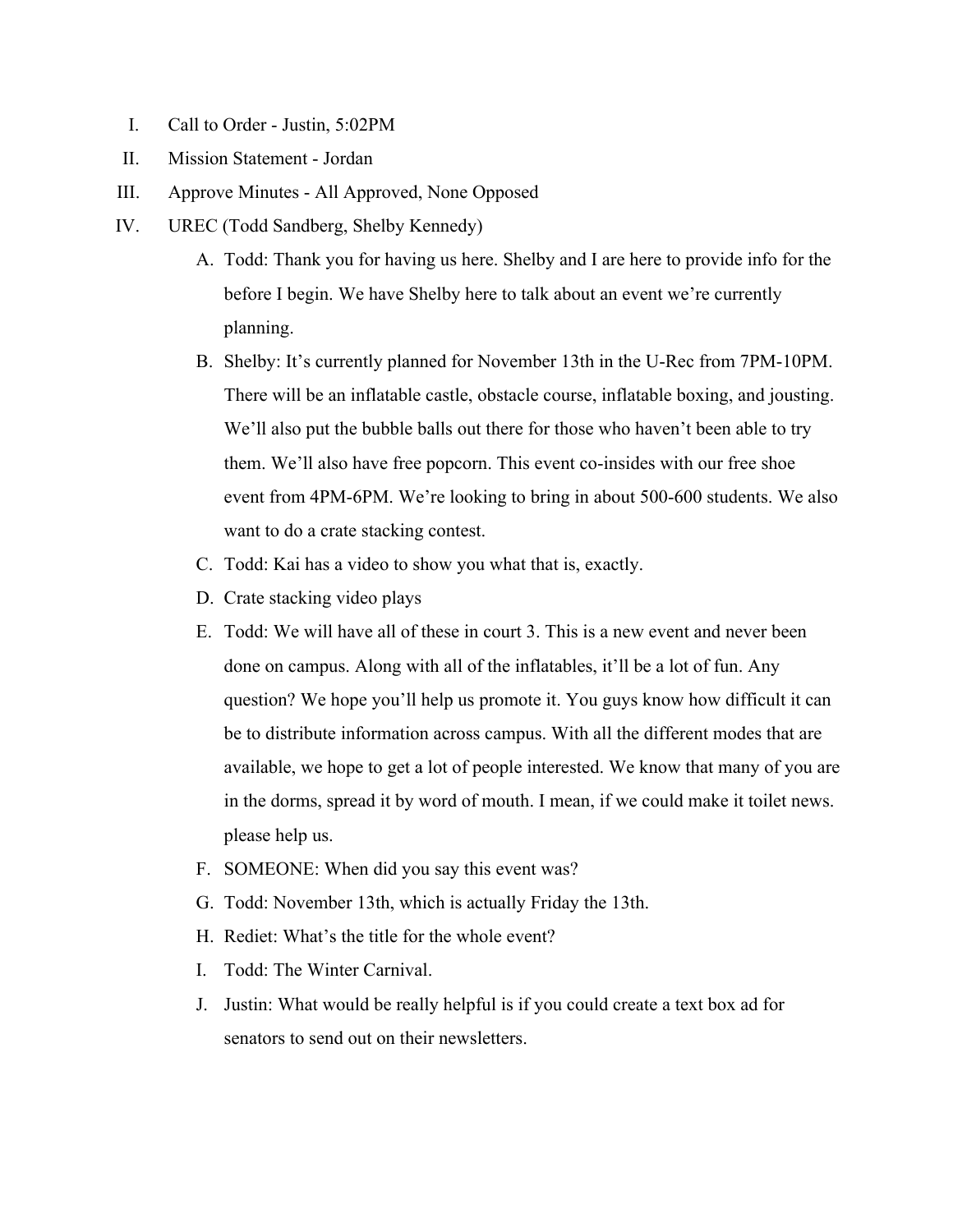- K. Todd: We have marketers who are working on design so hopefully it'll be completely done by next week.
- L. Justin: Will there be music and such?
- M. Todd: Oh yeah. We were also thinking about having a movie night sometime in December. We want to transform the U-Rec. We had a date, but we realized that weekend we have a home basketball game so we kind of have to go back to the drawing board. We'll continue to think through that. We'll let you know what we decide. As you guys know, the U-Rec has now started its third year. It's really a fantastic place. I hope you've all had the opportunity to use it or participate in a program through the U-Rec. The U-Rec itself has courts, weights, and a climbing wall, but also housed within that are intramural sports, equipment rentals, and Outdoor Rec. If you see the mission of the U-Rec, the first thing on here is the the U-Rec "offers experiences that enrich the lives of Whitworth University students through excellent facilities, fitness, sport, adventure, and play." We are striving hard to be better in all of those areas. All of these are the guiding principles of the ways that we are supporting students. Evening, day, morning. We are mission-driven and service-oriented. Brad and I are working on developing students in the areas of leadership. We have Niehls in Outdoor Rec, Jordan with intramurals. We are a growing student leadership team. eight his year. They all have their fingers in different areas of leadership and growing with our guidance. It is continuous development. One of the messages that we try to emphasize is that Brad and I, just the two of us, can't do it all alone. We're talking 2200 students. We currently have 50 students on payroll through U-Rec. Everyone is valuable. So for tonight, we have brought information relating to facility access, how many student use the U-Rec, and overall usage. These all are recorded. So far, since September 9th, about 15,300 have scanned into our facility. This is the kind of usage it's getting. 1563. With the Winter Carnival, movie nights, we hope to increase these numbers. In terms of distinct usage, freshman are in the U-Rec the most, followed by senior women, juniors, and then sophomores. For overall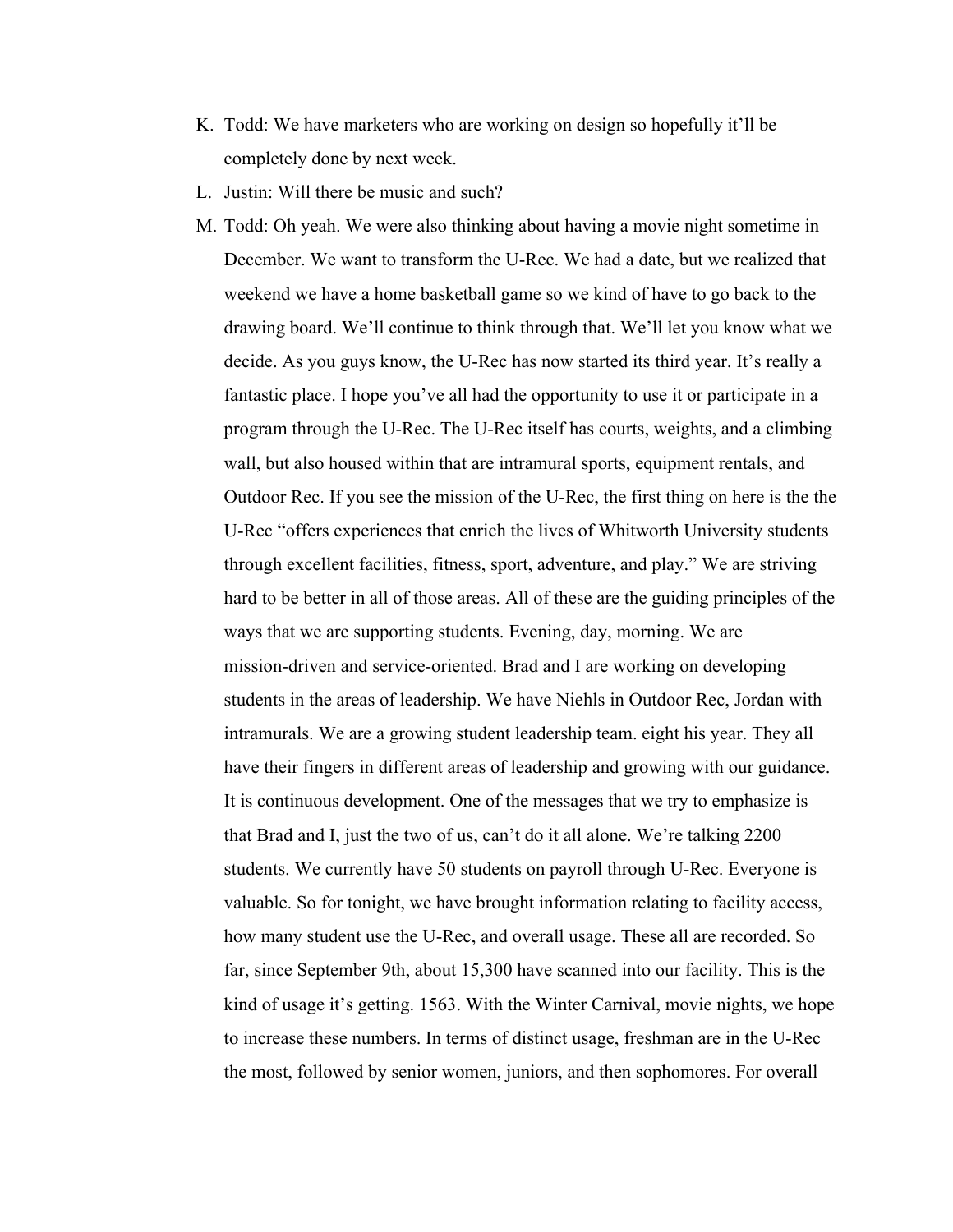scans, freshmen had about 4400 scans, most of which were women. Next highest are senior men, junior men, and then sophomore women. These numbers are almost exactly the same for the last three semesters. It may flux a little with junior and sophomores, but it's almost right on with freshmen and sophomores. The busiest days are Monday and Wednesday, and the busiest time is from 7PM-8PM and 4PM-5PM. The busiest chunk of time is between 3PM-9PM. We have an average of 300 visits per day, but keep in mist weekend. We have had 104 participate on Outdoor Rec trips. Forty Four were female, 24 were sophomores, 36 juniors and seniors. We have 41 intramural sports teams, and each year we try to add more opportunities. We want to get students involved. Of the various classes offered, we have had 37 participants. Basketballs have been checked out the most, almost 640 times in the last seven weeks. And I mean, these are just general overview of overviews. If you feel that the U-Rec has the ability to support your needs, we want to hear about it. We also have an online portal that students can use where they can reserve courts and pay for intramural sports fees. I was kind of skeptical at first but Brad convinced me that it was something that we needed to look into. I'm glad I did because it's gotten a lot of use. Any questions?

- N. Kasey: I have had people ask if they could do intramural bowling. Lilac is empty on Saturdays.
- O. Todd: I would have to talk with Jordan.
- P. Jeff: There are a lot of things offered at the U-Rec that people don't know are even available. What are some ideas you have to get the word out?
- Q. Todd: We've had much more of an online presence this year. We got a Facebook, Twitter, and we're trying to utilize more social media.We're also doing group emails and have our weekly newsletter.
- R. Shelby: Another method that we haven't been able to utilize yet is using the tandem bikes in the U-Rec. By the way, they are \$8-\$10 for the weekend. I was thinking we could dress up in a costume and ride around campus with signs.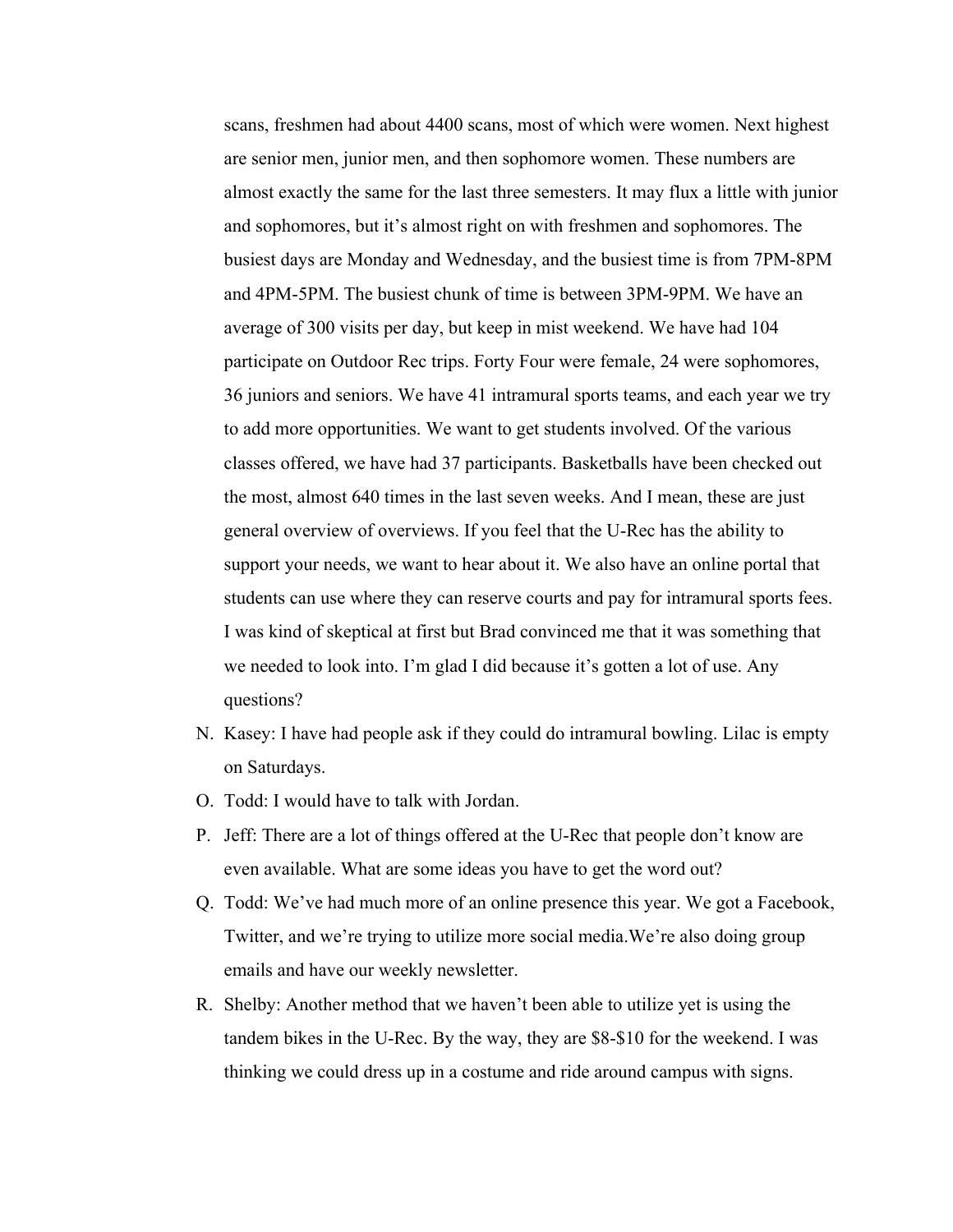- S. Todd: We are trying to be able to maximize communication passage ways. We're trying to get into dorms more. We have a marketer for the U-Rec making connections with people here at ASWU to work with you. We could use all the help we could get. By the way, all the information is on the website portal.
- T. Chase: You mentioned trends in freshmen, sophomores, juniors, and seniors going to the U-Rec. Why do you think they are the way they are?
- U. Todd: I'm not really sure myself. I know Whitworth has quite the ratio of men to women. It's something like 60/40? Or 70/30? So obviously the statistics will be skewed towards women. Other than that, I'm not sure. The courts, weights, and climbing wall are all non-gender specific so its a great question. And for it to repeat itself that it's a strong trend.
- V. Bailey K: Regarding Sunday hours, have you considered opening sooner?
- W. Todd: We used to open at 1PM but it changed to 2PM. This is partially to respect those who are going to church, personal time, or family time. The other reason is that the U-Rec has long hours and so it gives a little down time for the facility to be quiet before it opens up again.
- X. Bailey: Okay. When I think about the weekend, I always thing "The library is open at 1PM and the U-Rec open then too."
- Y. Justin: Have you heard back about weekly newsletter?
- Z. Todd: Not quite.
- AA. Justin: Some students were saying that it's a lot of data for one email. They apparently didn't like having to scroll down to see all the information.
- BB. Todd: We have a lot we're trying to advertise so we're trying to get as much into one email as we can.
- CC. Justin: That is all the time we have. Thank you so much.

## V. Club Updates

- A. Off the Page
	- 1. Allyssia Hello, my name is Allyssia and I am the co-president of Off The Page along with Kayla. Right now we're just getting started and getting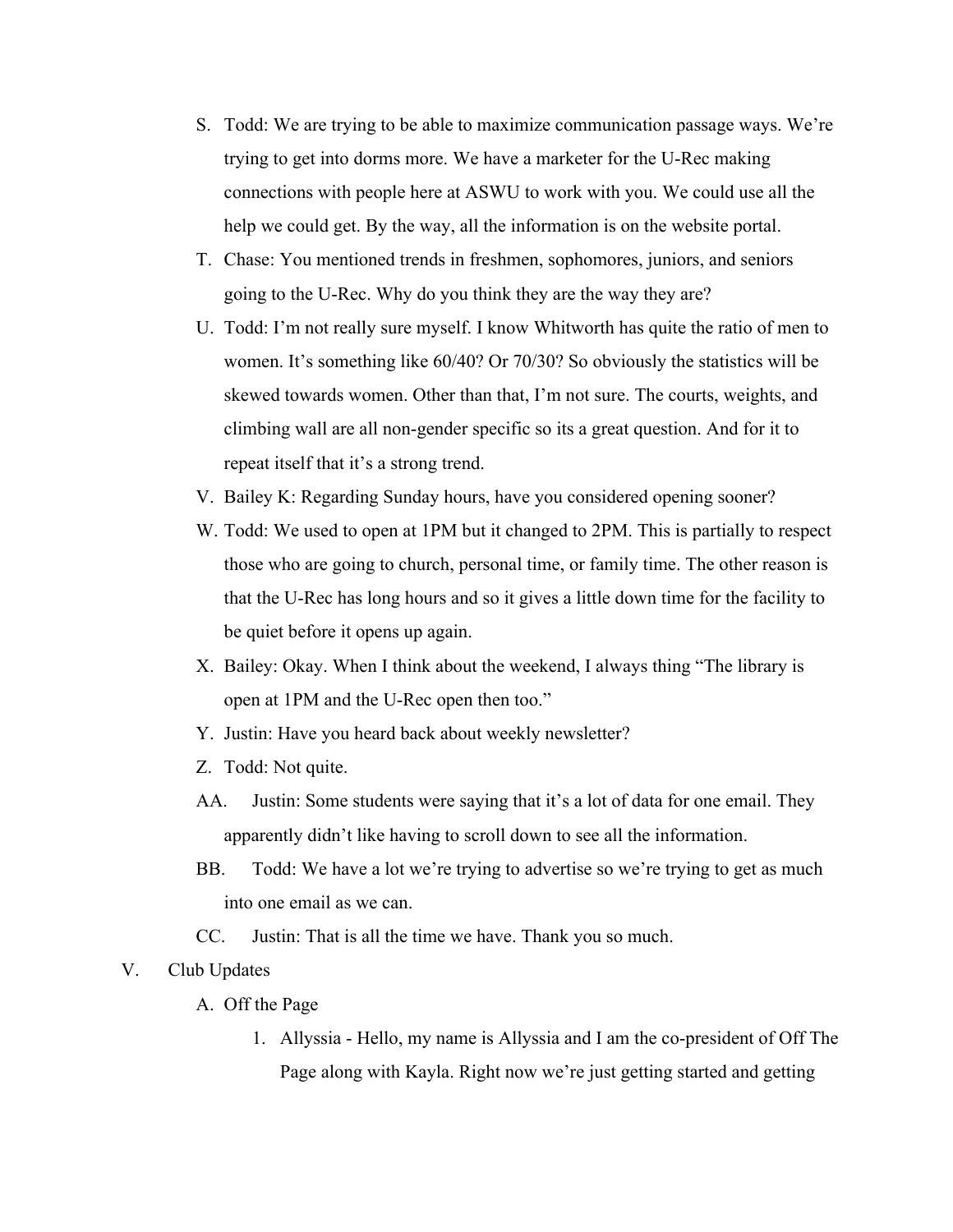organized for the year. We had to regroup from last year because we got started and then all of out officers left. Anyways, we're setting up our first meeting and event. We don't have a name yet but we want to have student speakers and have it open mic style. There will be hot cocoa . It's currently planned for November 15th, which is a Sunday, at 7PM.

2. Katie: Where will it be held?

Allysia: Hopefully in the ABC room.

- 3. Justin: Any other questions? Thank you for coming.
- B. SFER
	- 1. Hannah: My name is Hannah and I am here as part of Student for Education Reform. The club was developed at student level. We go out into the community to promote educational justice. hosted documentation turnover at what level. We're currently planning what kind of events we want to have and when members plan to meet. We're also assigning roles to officers. Here in Spokane, we've met with those who do community planning and also some in the Seattle area. SFER is actually a national organization, but we're the Spokane branch.
	- 2. Skyler: Questions? Thank you for being here.

## VI. Club Charter

- A. Middle East Club
	- 1. Lea: Hello! My name is Lea and I'm the president of the Middle East Club. Ee're a new club that you will hopefully charter. We focus on a lot of different areas including culture, food, and politics. We are planning on bringing in speakers from the Spokane community throughout the year. We've already had one event. Are there any questions?
	- 2. Norma: You were talking about bringing speakers, one of which was the Arend Primetime. Do you already have list of people you have in mind?
	- 3. Lea: Actually, yes. We're in the process of planning two events. We have a mix of immigrants, refugees, and other people that cover different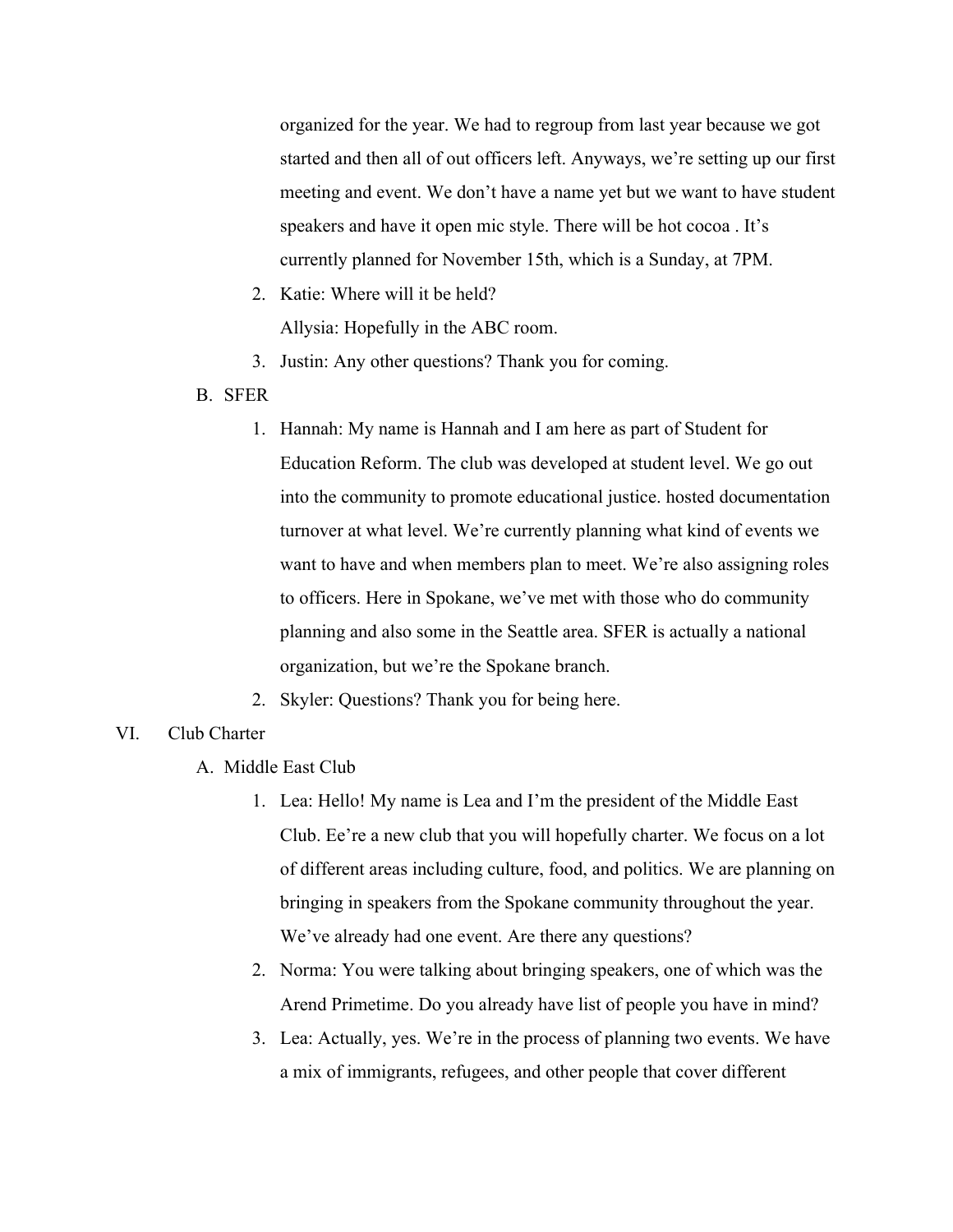subject areas. Some of you may know Katherine who is from Palestine. She will be talking about her experience coming the the United States. We also have someone from the US who went to Palestine and so he can explain his experiences there. We're planning on having one in November and one in January.

- 4. Naji: How do you join the club? Do you have to be Middle Eastern?
- 5. Lea: No, you just have to be interested. I'm not Middle Eastern and I'm the president.
- 6. Katie: Do you have any exact dates and times for these events?
- 7. Lea: No, but hopefully we will by next week. When we do, the student body will be notified, probably by email.
- 8. Skyler: Thank you, you may now step out while we discuss.
- 9. Middle Eastern Club steps out
- 10. Justin: Discussion?
- 11. Bre: I feel like we get one time to talk to them and hear about events they are planning but they get lost when they get chartered. Is there any way we could follow up with so we can hear about those events?
- 12. Skyler: Yeah, I'm setting up club calendar where they can write down events their club is doing. I'll be putting it up above the mail boxes. I'm also encouraging them to use the chambers calendar.
- 13. Kaylee: I meet with culture clubs once a month and bring information about what events they're doing to meetings.
- 14. Brittany: Motion to charter.
- 15. VOTE PASSES
- B. Weightlifting Club
	- 1. Skyler: Weighlifting Club is here to charter, although they are a bit winded.
	- 2. Naji: We were lifting weights before this and we usually don't do cardio but we ran here for you. Cory and I are on track team. We both throw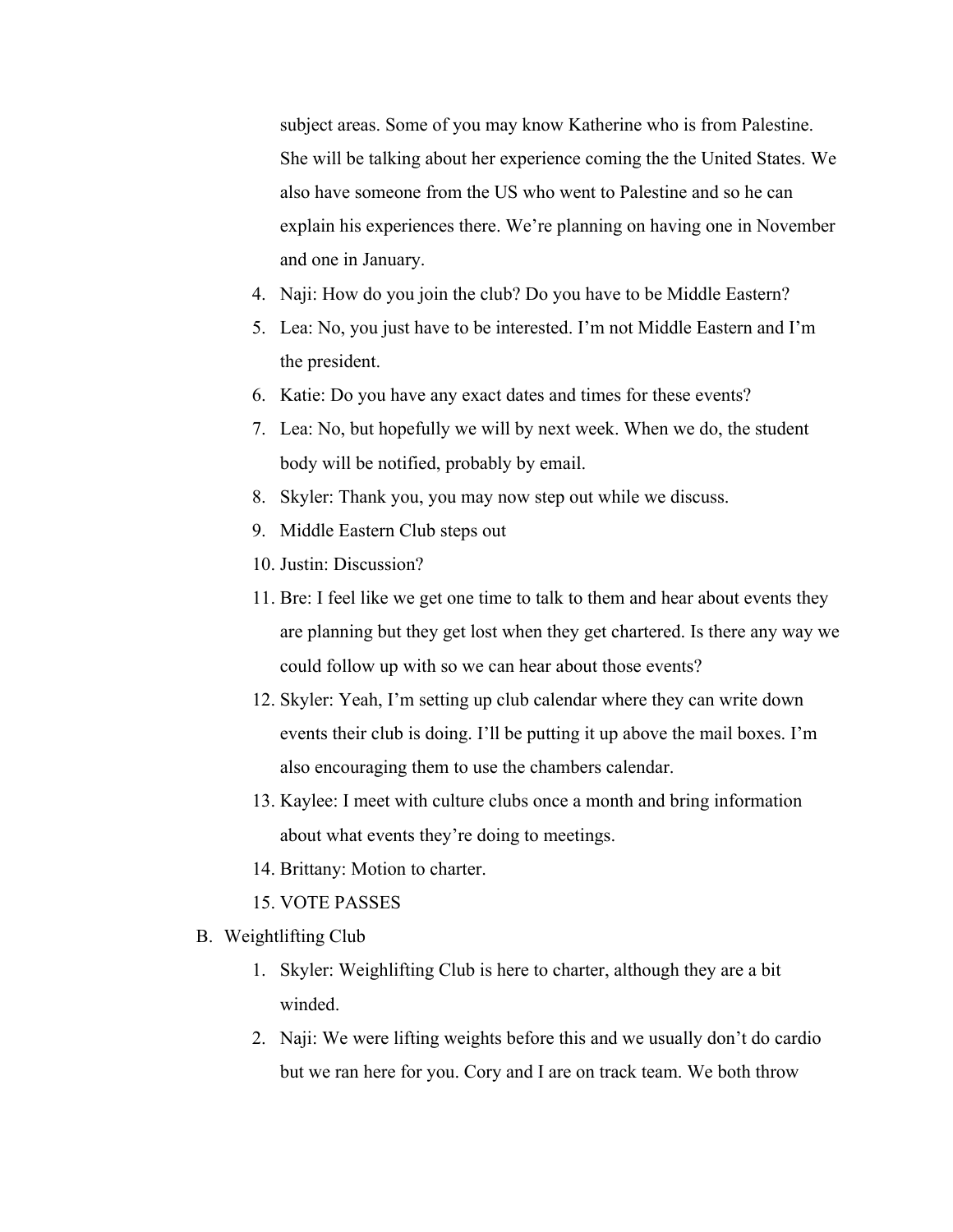discus. We throw heavy so we have to lift heavy. Cory is a Health Science major so he understands how the body works, and I'm a chemistry major so I know quite a bit too. Our goal is to educate those on the proper lifting techniques and we'll build a larger friend group in the process.

- 3. Nicole: Are you going to target people with no experience?
- 4. Naji: We plan on having lifting seminars twice a month, so we could get together and say "Today, our seminar is specific to dead lifting." They will . We will help with nutrition, fitness, anything health related. Even if you have have a lot of lifting experience and want help in a specific area, we are more than happy to cater to that need.
- 5. Cory: All levels will be welcome. We're happy to cater to all of them.
- 6. Chase: What does leadership look like in the club?
- 7. Naji: So it's us two this year but we have people in the club already who have expressed interest in taking it over. We will evaluate everyone and make sure that they are the best candidates for the position. We'll choose a couple people and hand it down to them next year.
- 8. Cory: We have individuals in mind but we have to make sure they are the best fit.
- 9. Justin: Are you taking any safety measures to prevent injuries and avoid liability issues?
- 10. Naji: We focusing on making sure people are lifting correctly. I mean, we cringe when we see people lifting with incorrect form, which increases the likelihood of injuring something. Maybe they have a reason why they are doing it one way and not another.
- 11. Cory: There are various techniques for everything. Maybe they want to do the movement like that. We want to come more from a communication side, not a judgemental side. We will be increasing safety and decreasing the chance of them hurting themselves.
- 12. Brittany: Is your club mainly male participants or are there females?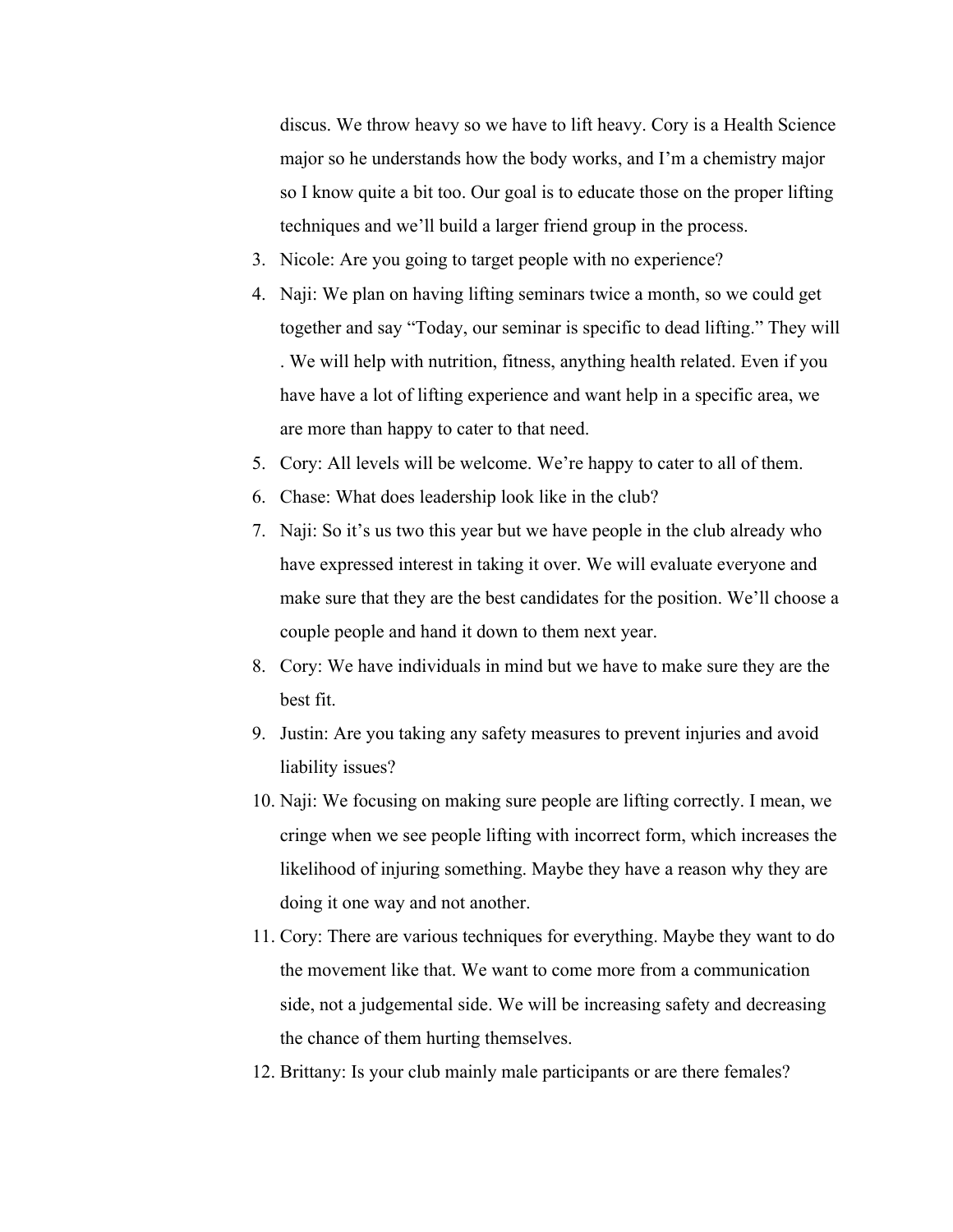- 13. Naji: We have mostly males but we have females as well. We aren't exclusive.
- 14. Bailey: Are you using on-camps or off-campus facilities?
- 15. Naji: We'll mostly be in the U-Rec because you can't expect everyone to go out and buy a private gym membership. Hopefully the U-Rec will help us in the future.
- 16. Norma: I'm concerned because since there's only two sections to lift but you have 30 people, won't that create a space issue?
- 17. Naji: If we run into that issue, then we can split up the group. Say it's a chest day, we will create, say, groups of three starting at different places in the work out and rotate stations.
- 18. Jordan: If your club is in there and there is a weight lifting class in there, you could have a conflict. Have you talked to the professor who teaches weight training? It could be possibly conflicting if you have a class and a club.
- 19. Naji: Joey Van Hoomisen is the person who teaches the class, and we've already talked to him.
- 20. Skyler: Other questions?
- 21. Justin: Are there any liability issues?
- 22. Skyler: In terms of liability, it's not a lot. In order to use the U-Rec you have to sign a liability waiver so it's not any different.
- 23. Savana: They probably lift on their own, too.
- 24. Kevin: How much money are we going to give them?
- 25. Skyler: I don't see them asking for a lot. I mean, only if they bring in outside people to talk about nutrition or any big wigs. That's the only thing. New clubs can only get up to \$300. We have not been giving out nearly that much this year.
- 26. Brittany. If there will already be people in there, will we have an issues with space.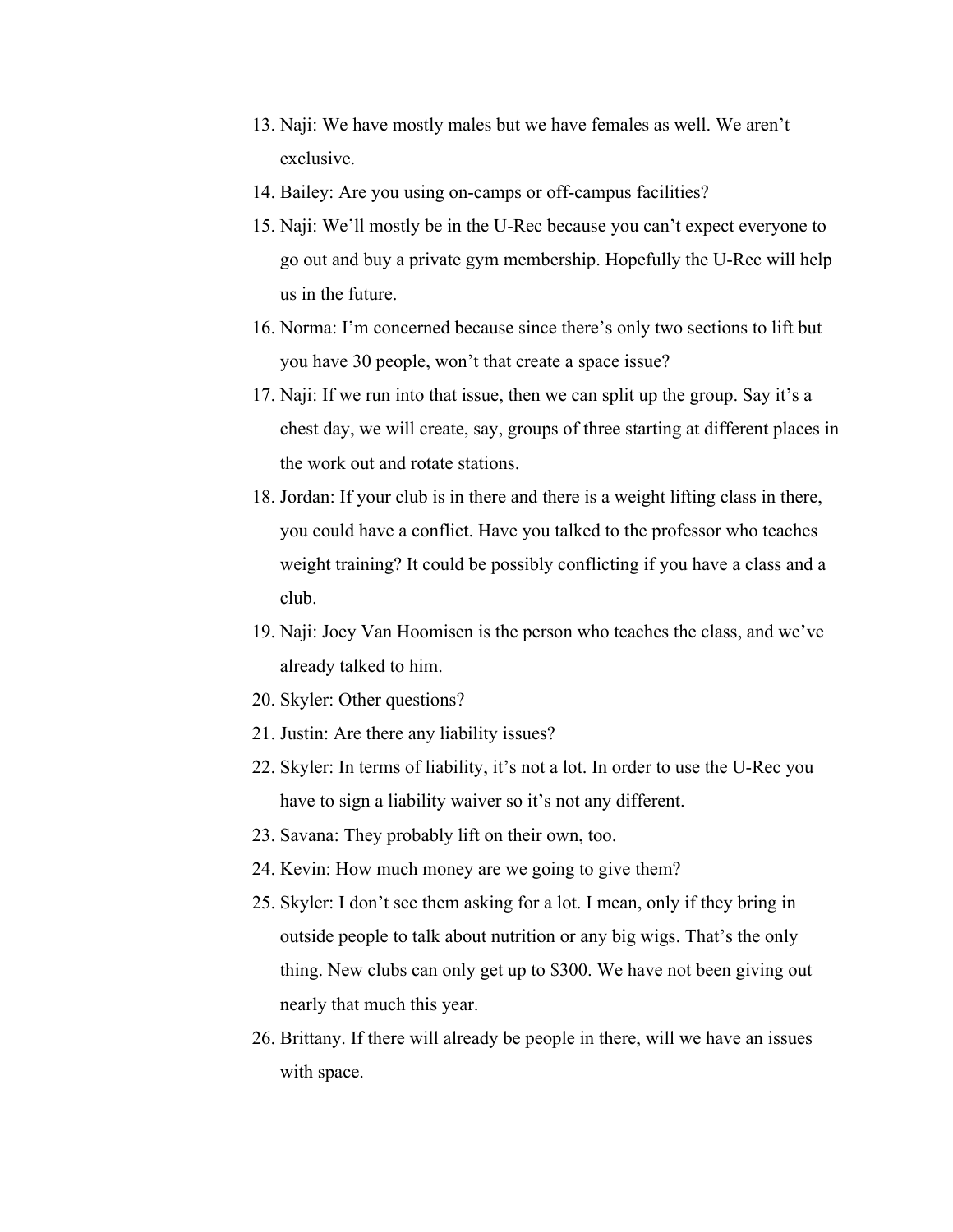- 27. Savana: I don't see them lifting at that time.
- 28. Bailey: Isn't Scottford Gym exclusive to athletes?
- 29. Skyler: They teach weight training classes in there too.
- 30. Bailey: So could they reserve Scottford?
- 31. Chase: You would have to go through Joe.
- 32. Justin: Motions?
- 33. Adam: Motion to charter.
- 34. VOTE PASSES
- VII. Reports, Announcements, and Campus Vibes
	- A. Chase: Sweatshirts for Duvall have been going well. People are paying for them at the Info Desk. Also, this is pretty cool. I received this letter on the outside my door. It was from one of my residents talking about this rave that happens in this dorm. Hey you're pretty cool. You know, some Duvall residents caring about their dorm. It has a Starbucks card on it and says, "It's partially used and I don't know how much is on it."
	- B. Ryan : Monster Mash and the Mac Haunted House went really well. Sorry Bailey, I missed your ostrich costume. We made \$1500, so I'd say it's a big success.
	- C. Katie: Where did the funds go to?
	- D. Ryan: They were divided between Mac, Ballard, and Warren. And then a portion of it also went towards the Jamaica trip
	- E. Katie: Do you know how much went towards the Jamaica trip?
	- F. Adam: about \$350
	- G. Katie: I have two, time cards are due Friday. Senators and reps, I'll be sending you an event log template. It's due within one week of ant event you put on. It's to document what went well, what didn't go quite as well, and any other helpful information.
	- H. Chase: And WHY is this event log so important, Katie?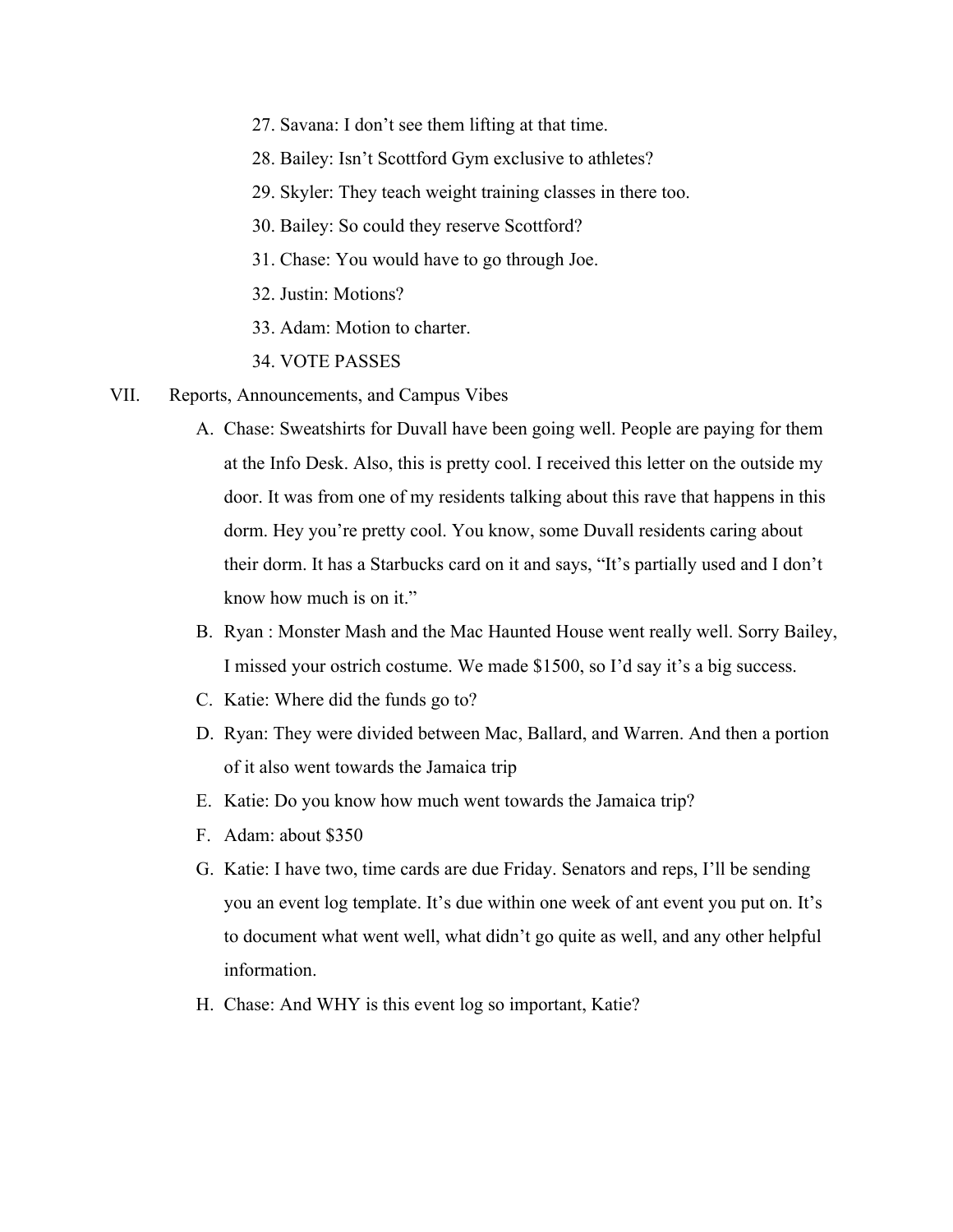- I. Katie: It's to help those in the future. You can write things like "It'd be really cool if you did this," "you should do this," or "shouldn't do this." It helps people avoid making the same mistakes every year.
- J. Kaysee: On Tuesday there will be a MAC club fair with MAC clubs, the CDAs, and ISC. I'm also representing Kelsey since she's at a conference. She says to encourage people to send in their Senior Selfies for the yearbook by Friday, November 6th. Also, due to popular demand, there will be a photo session outside on Wednesday, November 4th . Senators, we are crowd sourcing photos of what dorms are like and post them to Instagram. I don't know what the hashtag is, but Kelsey will email you with more information on that.
- K. Norma: One comment that I got from the Sex Talk was that purity culture was bad. Like, if you have sex than you're shameful. Also, would it be possible to have primetime schedules to be put on the newsletters?
- L. Justin: Dorm specific or for all dorms?
- M. Norma: All dorms.
- N. Chase: I got an email couple years ago from Camina Hirota and it was a discussion on if it's practical for senators to post Primetimes on a specific Facebook page.
- O. Jessica: I actually helped with that. Ultimately, it was impractical to ask senators to post all of their Primetimes for the week or for the month. They kept saying, "We forget" and "It's too much work for us to always post them." I mean, it's up to senator if you want to get that going.
- P. Kaylee: You could have RDs put them up by SAGA.
- Q. Katie: We don't have activity planned that far ahead. Usually, it's the week before.
- R. Chase: So, yes? No? Which way are we moving on the issue?
- S. Brittany: take pic of prime times or not
- T. Jessica: not practical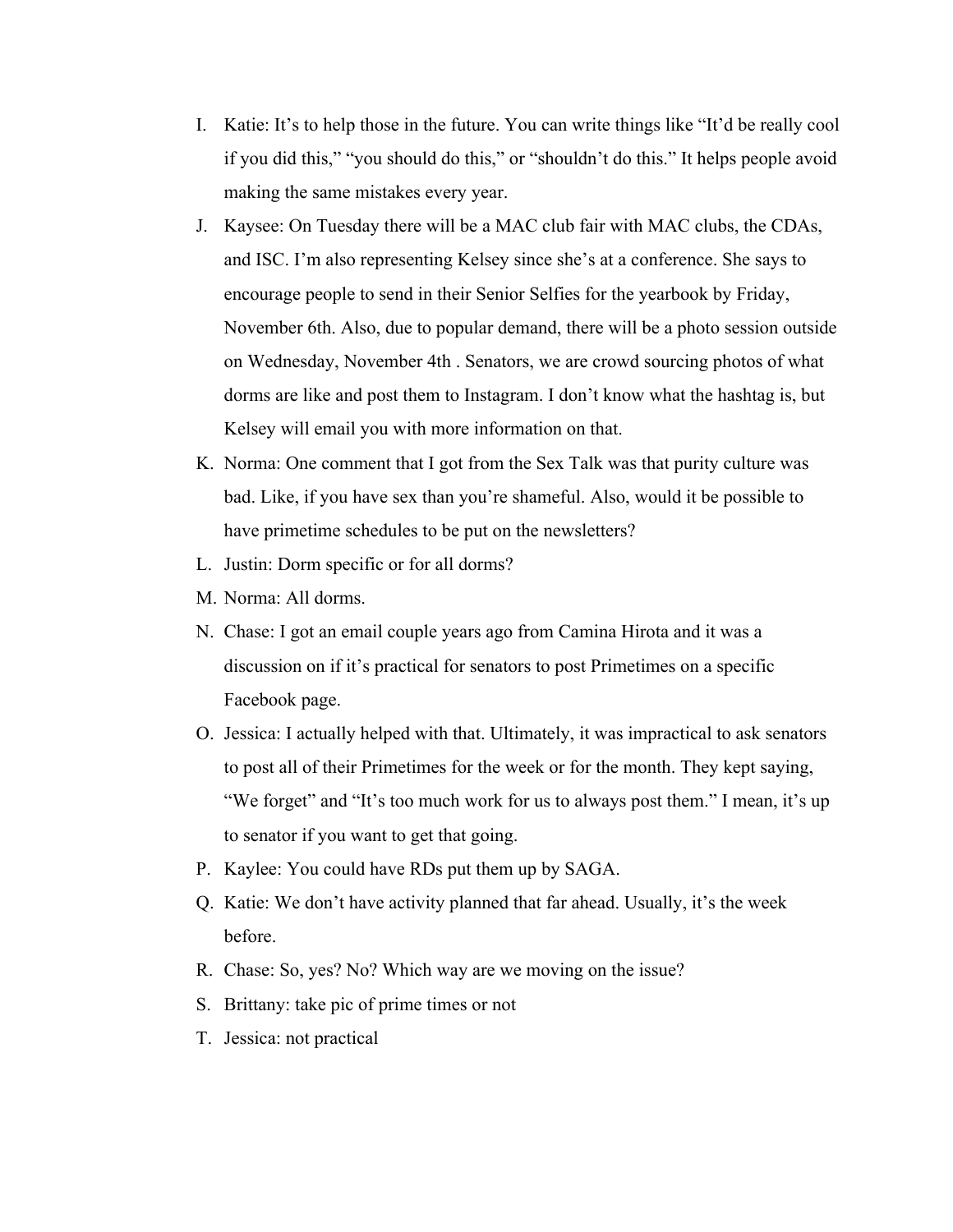- U. Katie: I think it would be kind of weird, just posting pictures of a bunch of white boards.
- V. Ryan: Is it possible to do survey because I want to know the demand. I just haven't heard anything. I wouldn't mind doing it, in my own opinion. If we have a survey done then we have baseline of how many people want it.
- W. Naomi: I think it's necessary because issue keeps coming up every year.
- X. Brendan: not speak for everyone. If people want to know what is going on, then they should go to the dorms and look at their Primetime boards. Looking at Primetime boards is self-initiated thing.
- Y. Peter: If we can, we should make it easier for them. We should be accessible.
- Z. Justin: Norma, do you have any other announcements?
- AA. Norma: I have also received complaints about the laundry card machine not being able to accept single dollars. It only accepts \$5 bills and that's not necessarily what they have on hand.
- BB. Justin: Katie, could you put that on your list of laundry
- CC. Chase; we'll ask survey questions about that.
- DD. Norma: Students also desire hot cocoa and coffee in library during midterms.

EE.Justin: We'll talk about library issues in a bit. Keep going with

- FF.Niehls: Not too much to report. There are two Fall Break trips leaving Friday. The weather looks pretty dreary for both. Okay, whoever is doing the rain dance, stop it. I think it's supposed to snow on us in Oregon.
- GG. Brendan: BJ now has its own speaker. We don't have to worry anybody else's anymore.
- HH. Kiersten: Senators, please have info pieces about the SODEXO panel in your newsletters.
- II. Justin: Kiersten, could you give us another reminder about that?
- JJ. Kiersten: Okay, just two things. Senators, if you could put like on sentence just saying if students would like to participate in panel where you give SODEXO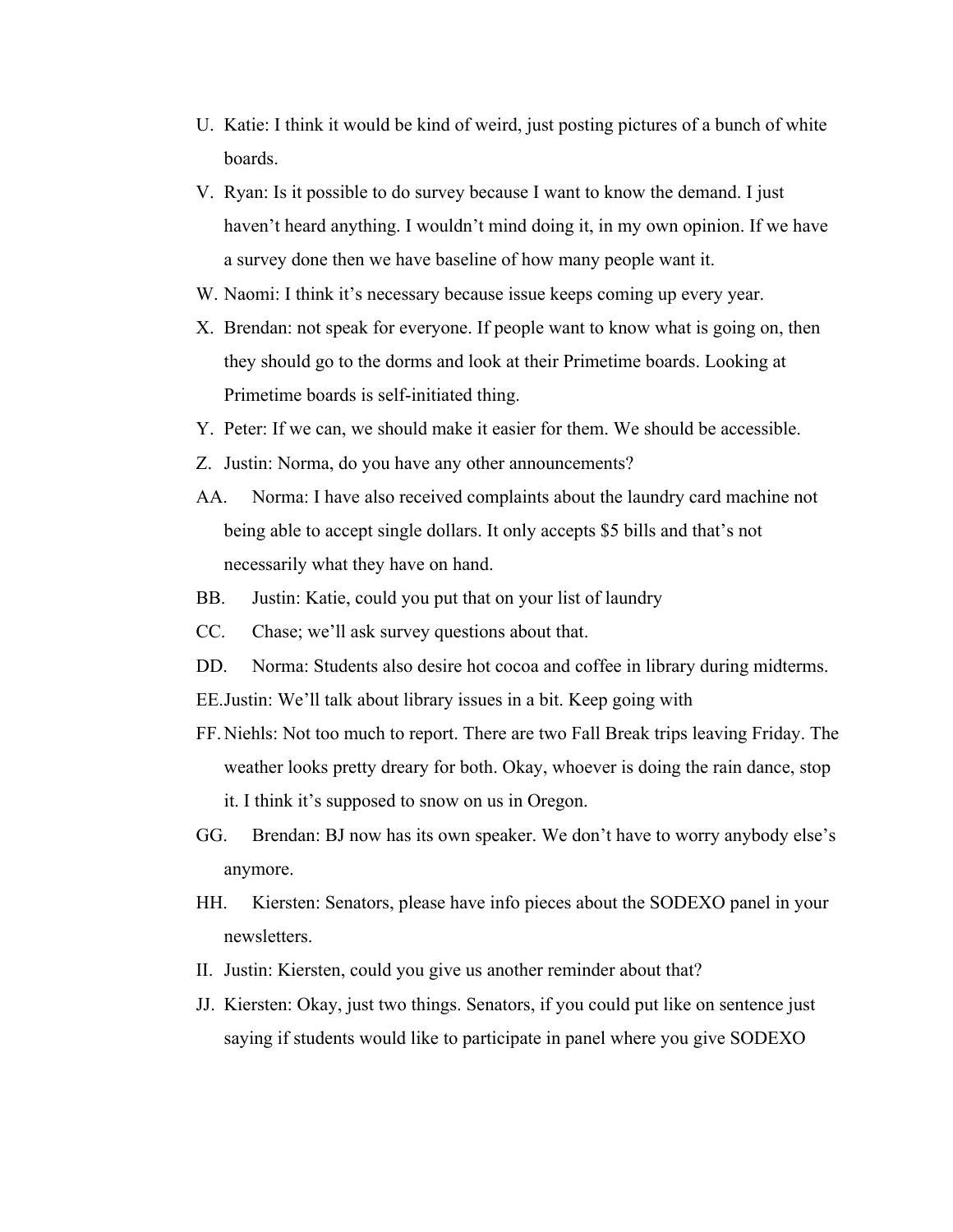feedback once a month, have them email me. It's on Tuesday, November 10th at 7PM. Just to hear what students want to say. Please email me.

- KK. Justin: thanks for those of you who emailed me with you
- LL.Peter: Oliver Twist is going well. Leadership has split up into committees for food, music, and advertising.
- MM. Savana: Date?
- NN. Peter: November 21st
- OO. Norma: Time?
- PP.Peter: Not yet.
- QQ. Rediet: I'm currently planning the service project. Right now I'm looking at us going to a public kitchen.
- RR. Aric: Monster Mash went really well. I heard that at the dance all of the water cups were missing after an hour. It was really hot in there in a leopard onsie. And cups didn't show up until an hour and a half later.
- SS.Nicole: From what I heard, everyone loved the Mac Haunted House.
- TT.Adam: Yeah, the Haunted House was awesome. Everyone loved it.
- UU. Kevin: The Barn Dance went well. Only two people got too drunk. Savana, Baileys, Kiersten, thanks so much for all of your help planning and setting up. Thanks to everyone who helped out. SODEXO wanted me to help get off-campus people for their panel.
- VV. Jeff: Stewville also bought a speaker this week. Thanks, Finance Committee. So, one of the faculty members is applying for the Med Institute Grant. It's technically a STEM grant but inclusive excellence. Part of that grant will be a mentorship program for first generation students and transfer students. So that may or may not happen.
- WW. Brittany: Arend sweatshirts are going well. We're now having people pay at the Info Desk.
- XX. Justin: How many people signed up for sweatshirts?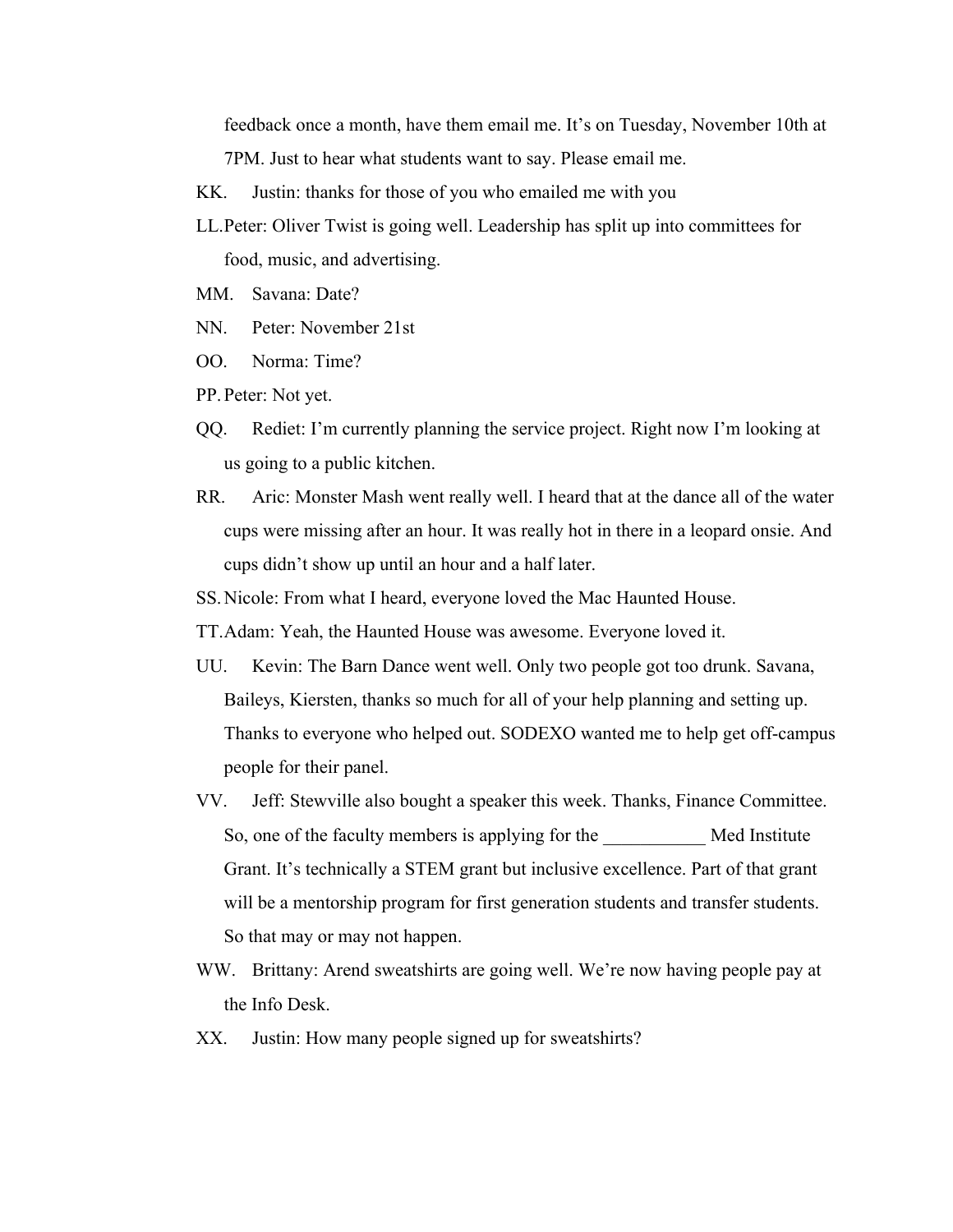- YY. Brittany: I had a hundred or more. I had the Arend Carnival date set but I just realized it's the same day as the U-Rec Winter Carnival.
- ZZ.Bre: I'm currently in the process of giving away the tickets. I'm emailing the winners and trying to track them down. TEDx went well. We sold all of the tickets we originally bought and even bough more bu I pulled plug at 20 tickets. If there is anything going on in the community that you think people would be interested in, let me know. Also, Disney on Ice tickets are coming out soon.
- AAA. Mak: If you have any free time, feel fee to take a squat in our facilities. I helped write the newsletter and it turned out really well.
- BBB. Savana: Barn Dance was great.
- CCC. Bailey K: How many people went?
- DDD. Savana: There were 150 people and we made \$50.
- EEE. Bailey V: I put posters in your mail boxes, but I accidentally put wrong date on poster. If you could please change 23rd to 3rd. The Tyson Motsenbocker concert will be in MPR. There are already posters in there and in the library. I put four in each mailbox. Put those up and also spread the news by word of mouth. If anyone will be here on Monday, I'll send out email. I want to advertise the Tyson Motsenbocker concert by putting envelopes on cars and inside will say something like "Don't sweat, there's a
- FFF. Brendan: You might want to coordinate with facilities about that.
- GGG. Bailey: Jurassic world will be showing. I'm currently working with administration on getting that planned.
- HHH. Bailey: Please change you cover photo to the Monday Madness photo soon. If anyone asks why the Booty Club shirts are light grey instead of dark grey, tell them that they sent me the wrong color but I ended up liking the light grey better. So just tell them that's why. The Monday Madness video is basically done.

did editing and filming. Also, if anyone asks why the name change from Midnight Madness to Monday Madness, tell them that we have a basketball game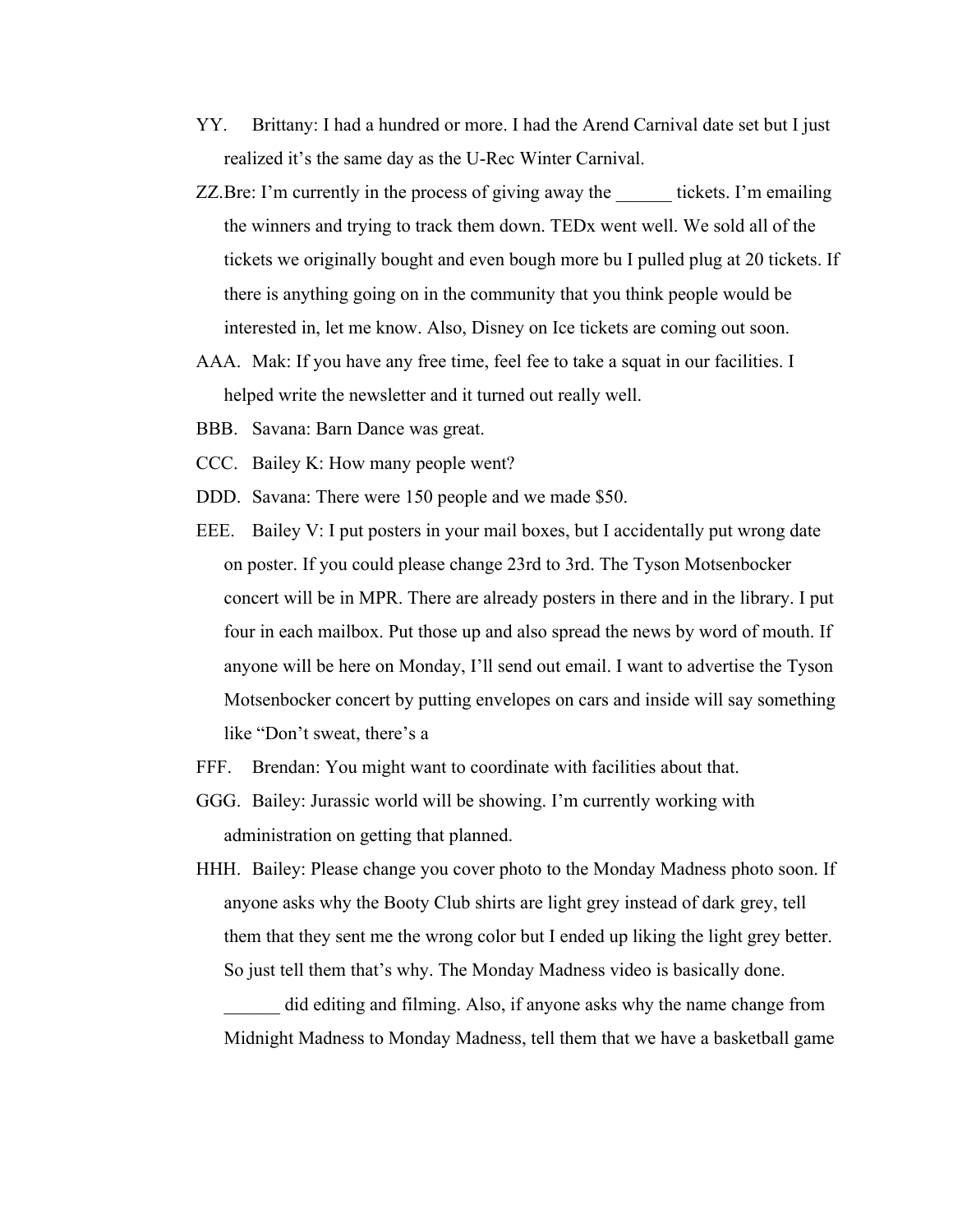at midnight that same week. It makes no sense to call it Midnight Madness when it's not at midnight. Trivia question, who can tall me when Monday Madness is?

- III. Everyone: November 9th.
- JJJ.Bailey: Yes, good job.
- KKK. Nate: The Barn Dance was a really good time. A lot of people said it was pretty good.
- LLL. Skyler: I loved the barn dance and Monster Mash because I love dancing! As you heard, we got two speakers for BJ and Stewville. Those came out of Capital which is now at \$19750.01. Political Science club requisitioned for a beginning budget so we gave them \$100 for the year. Unallocated is at \$2049.43.
- MMM.Justin: There is trick or treating at 8PM at the theme houses, the White House included. I had a student email me wondering why there wasn't anything on Veteran's Day except for the indoor thrift shopping thing. He came from a military family. He just didn't see that there is a veterans recognition event at 11AM that morning. I also had a student stop me on the Hello Walk and ask about getting a Redbox for campus.
- NNN. Dayna: We already looked into that and we just don't have foot traffic for them to agree to it.
- OOO. Justin: I think the closest one is at Hastings and Division.
- PPP. Aric: Fred Meyer also has one.
- QQQ. Justin: If you haven't seen it yet, Spring and Jan term classes are posted on Whitnet. Senators, help your freshmen with the registration process.
- RRR. Kaysee: And to be clear, the credits for this semester don't count towards your total.
- SSS. Justin: Correct. Dayna, GE330 isn't listed. As a follow up with the feedback from the family weekend, administration is working on things to get families out of the dorm. thank for feedback. When will the pictures from Monster Mash and the Haunted House going to be available?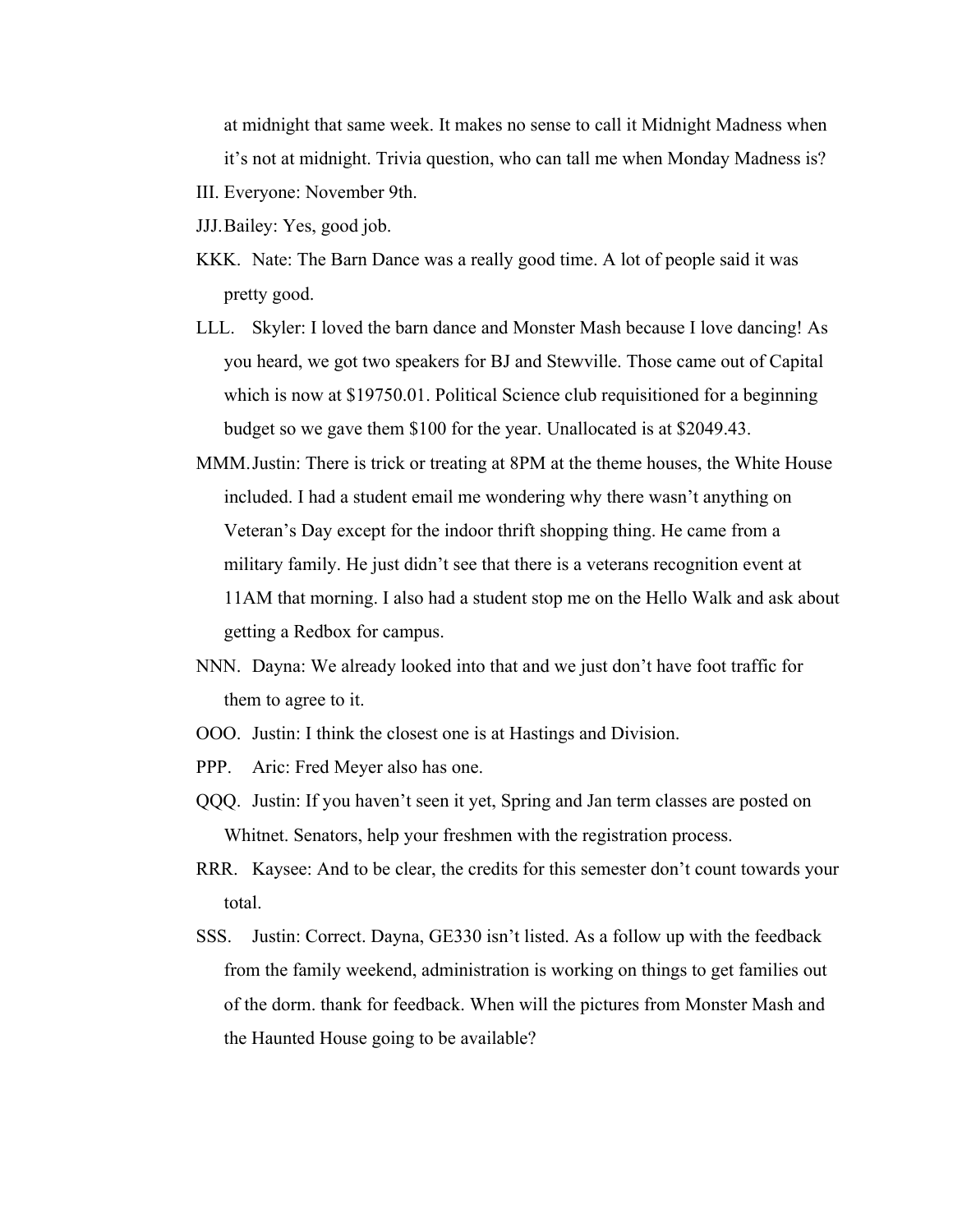- TTT. Adam: There was a person who took photos is a student so I can just talk to them directly. Yearbook also took photos so they'll be in the yearbook too, probably.
- UUU. Justin: There is also another issue that we should discuss for a little while. Beck has been considering moving his office into the library.
- VVV. Bailey K: I like the idea of integrating Beck more into the student part of the institution but I also kind of like the separation.
- WWW. Naomi: Space in the library is already cramped. There are some office spaces downstairs that might work better but that's all I can think of.
- XXX. Brendan: What if he needs his cabinet? Is he going to walk all the way over to McEachran every time he needs someone?
- YYY. Justin: What are some suggested student uses for the library that I can give back to the manager?

ZZZ. Brittany: I think it might be distracting for him to be in the library.

AAAA. NEW REP: Is Beck available for us to stop by any time?

BBBB.Justin: No.

- CCCC.Bailey K: The Writing Center needs more space. They were a little upset that the reading room got redesigned but they didn't get any help. They're feel like they're not being catered to.
- DDDD. Savana: They could have coffee, food, caffeine. Even a stand with coffee would be awesome.

EEEE. Peter: No food?

- FFFF. Chase: The issue is mostly with noise.
- GGGG. John: People would like place to nap comfortably, a place to lie down. I mean, I'd use it.

HHHH. Bailey: They should use George's Place as a nap area.

IIII. Jeff: A coffee shop in the library would be noisy. The reading room is awesome so don't take that away.